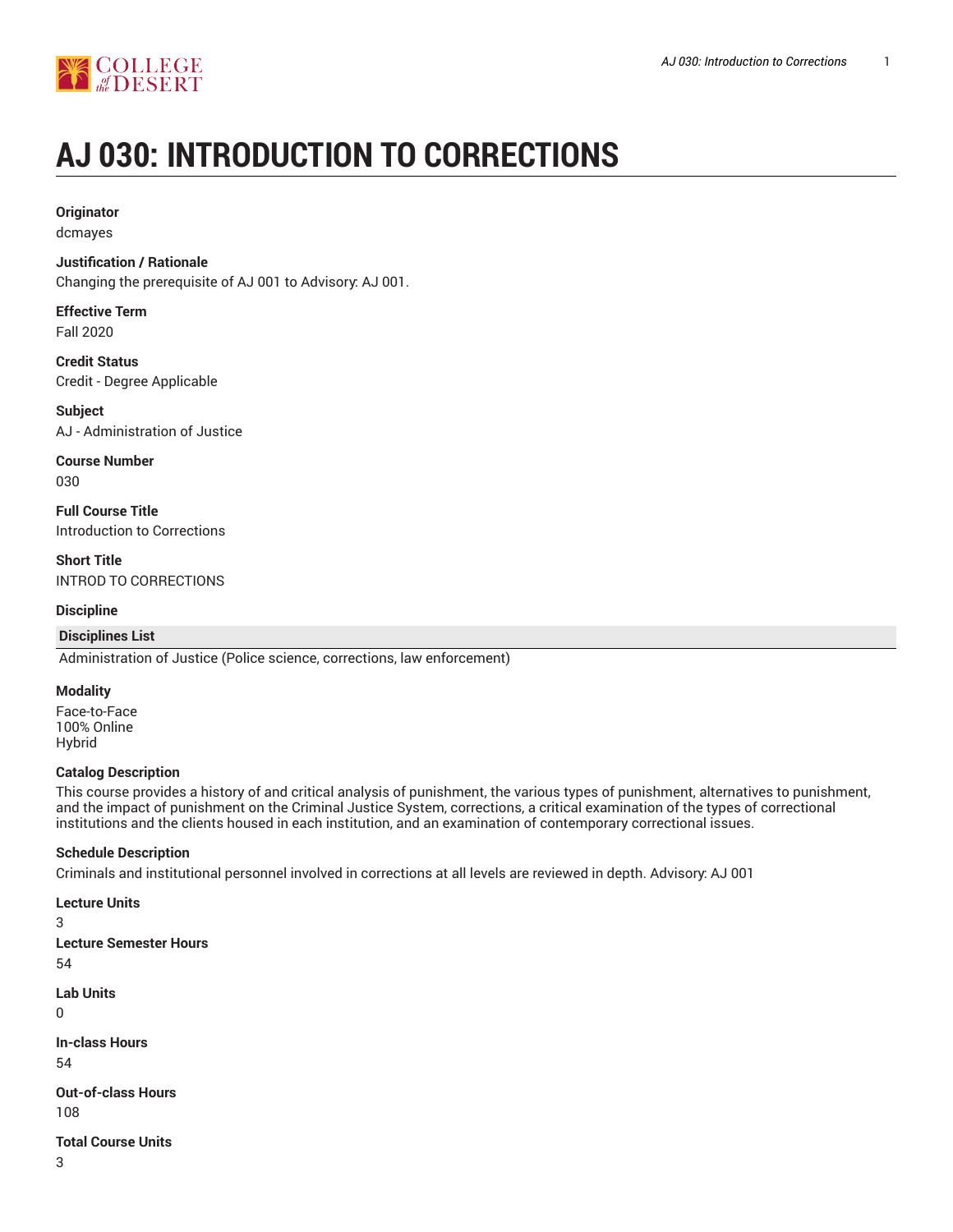

## **Total Semester Hours**

162

**Prerequisite Course(s)** Advisory: AJ 001

## **Required Text and Other Instructional Materials**

**Resource Type**

Book

**Author**

Stohr, Mary K., Walsh, Anthony

**Title**

Corrections: The Essentials

**Edition**

3rd

**City** Thousand Oaks, CA

**Publisher** Sage Publications, Inc.

**Year** 2018

**College Level**

Yes

**Flesch-Kincaid Level** 12

**ISBN #** 978-1544324661

**Class Size Maximum**

30

#### **Entrance Skills**

Explain the history of the criminal justice system.

#### **Requisite Course Objectives**

AJ 001-Demonstrate an understanding of criminological theories used to explain crime and criminality;

AJ 001-Understand the history, development, and structure, and function of American police, courts, and corrections;

AJ 001-Demonstrate an understanding of the history, structure, and function of the police;

AJ 001-Identify and describe special issues in the criminal justice system involving juvenile delinquency, drugs, and the future development;

#### **Course Content**

- 1. Concept of Corrections as a Sub-system of the Criminal Justice System.
- 2. Judicial Processes and Sentencing Practices for Misdemeanants, Felons, and Juveniles.
- 3. Correctional Clients that include the Career Criminal, Criminal Gang member, Accidental Criminal, and Elderly Criminal.
- 4. Alternatives to Incarceration that include Probation or Parole and Treatment facilities.
- 5. Types of Correctional Facilities at the Federal, State, and local levels.
- 6. Institutionalization of inmates in Correctional Facilities at the Federal, State, and Local levels.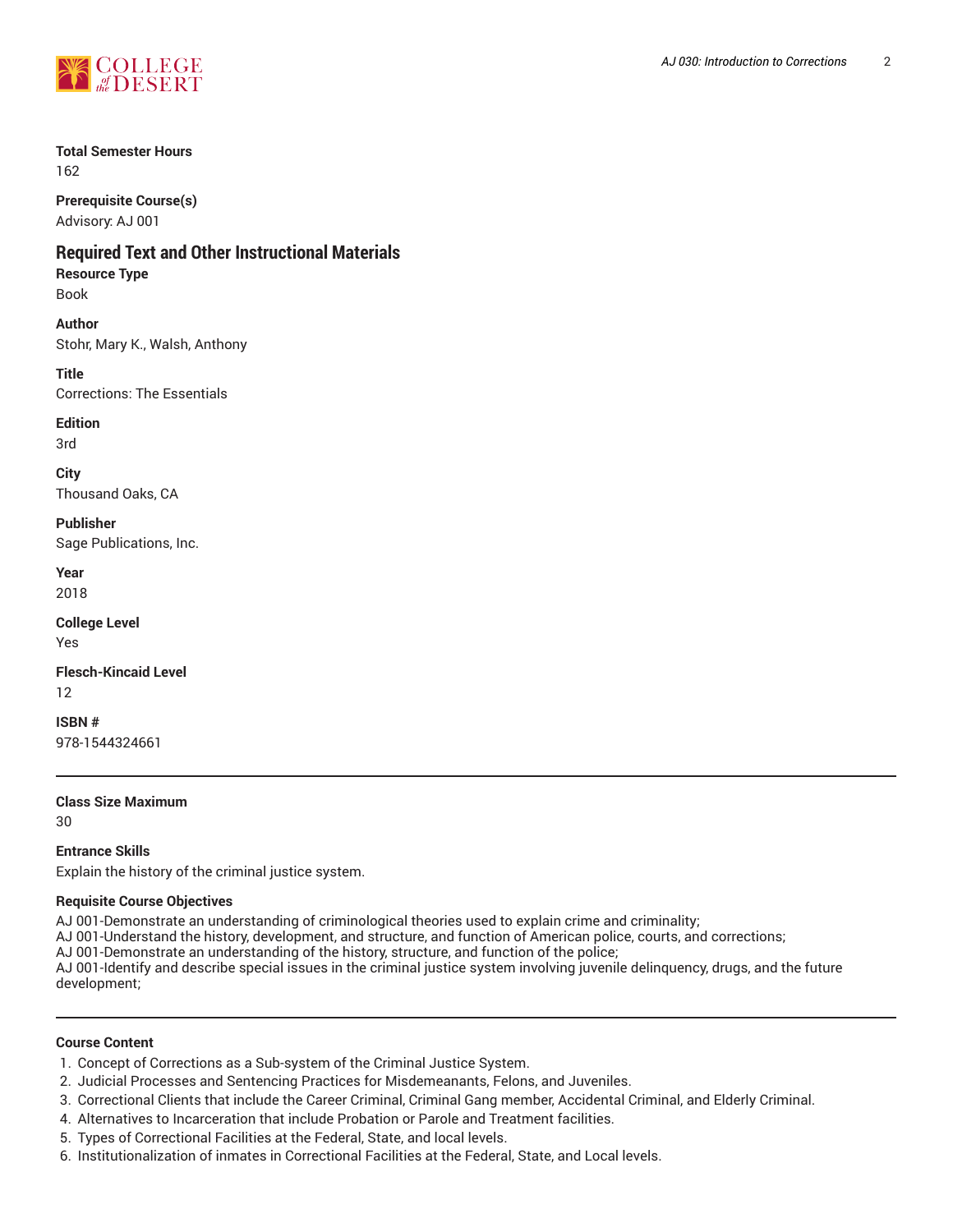

- 7. Innovative Programs in Correctional Facilities at the Federal, State and Local levels.
- 8. Juvenile Corrections.
- 9. Special Populations in Correctional Facilities at the Federal, State, and local levels.
- 10. Corrections as a Career Field.

#### **Course Objectives**

|             | <b>Objectives</b>                                                                                                                                                              |
|-------------|--------------------------------------------------------------------------------------------------------------------------------------------------------------------------------|
| Objective 1 | Identify and describe the evolving philosophy of punishment within the Corrections sub-system of the Criminal<br>Justice system.                                               |
| Objective 2 | Identify and Differentiate clients in each of the types of Correctional institutions, the issues and challenges each type<br>of client presents to a Correctional institution. |
| Objective 3 | Identify the Alternatives to Punishment and describe their impact on the Criminal Justice System and society at large.                                                         |
| Objective 4 | Identify the innovative programs designed for specific Correctional Institutions and describe their impact on the<br>Corrections client and society at large.                  |
|             |                                                                                                                                                                                |

#### **Student Learning Outcomes**

|           | Upon satisfactory completion of this course, students will be able to:                               |
|-----------|------------------------------------------------------------------------------------------------------|
| Outcome 1 | Identify the components of the Correctional System.                                                  |
| Outcome 2 | Describe the four justifications for punishment in the Criminal Justice System.                      |
| Outcome 3 | Identify the alternatives to punishment and their impact on society and the Criminal Justice System. |
| Outcome 4 | Identify the programs designed for specific correctional institutions.                               |

#### **Methods of Instruction**

| <b>Method</b>                          | Please provide a description or examples of how each instructional<br>method will be used in this course. |                                                                            |  |  |  |
|----------------------------------------|-----------------------------------------------------------------------------------------------------------|----------------------------------------------------------------------------|--|--|--|
| Demonstration, Repetition/Practice     | to specific lecture topics.                                                                               | Students are required to research and author four papers directly relating |  |  |  |
| <b>Discussion</b>                      | Students participate in facilitated class discussions on lecture topics.                                  |                                                                            |  |  |  |
| Technology-based instruction           | Students use the CANVAS Learning Management System for<br>assignments and accessible video.               |                                                                            |  |  |  |
| Lecture                                | Some basic sections require standard lecture supported by facilitated<br>learning activities.             |                                                                            |  |  |  |
| <b>Methods of Evaluation</b>           |                                                                                                           |                                                                            |  |  |  |
| <b>Method</b>                          | Please provide a description or examples of how<br>each evaluation method will be used in this course.    | <b>Type of Assignment</b>                                                  |  |  |  |
| College level or pre-collegiate essays | Four research papers are required to successfully<br>complete this course.                                | Out of Class Only                                                          |  |  |  |
| Other                                  | Assigned readings, research and other college-level<br>research papers.                                   | Out of Class Only                                                          |  |  |  |
| Student participation/contribution     | Students are required to participate in online<br>facilitated discussions.                                | In and Out of Class                                                        |  |  |  |
| Mid-term and final evaluations         | Midterm and Final examinations administered<br>online via CANVAS LMS.                                     | In and Out of Class                                                        |  |  |  |

#### **Assignments**

**Other In-class Assignments**

1. Video and film presentations

- 2. Read textbooks and supplementary materials
- 3. Case presentation
- 4. Quizzes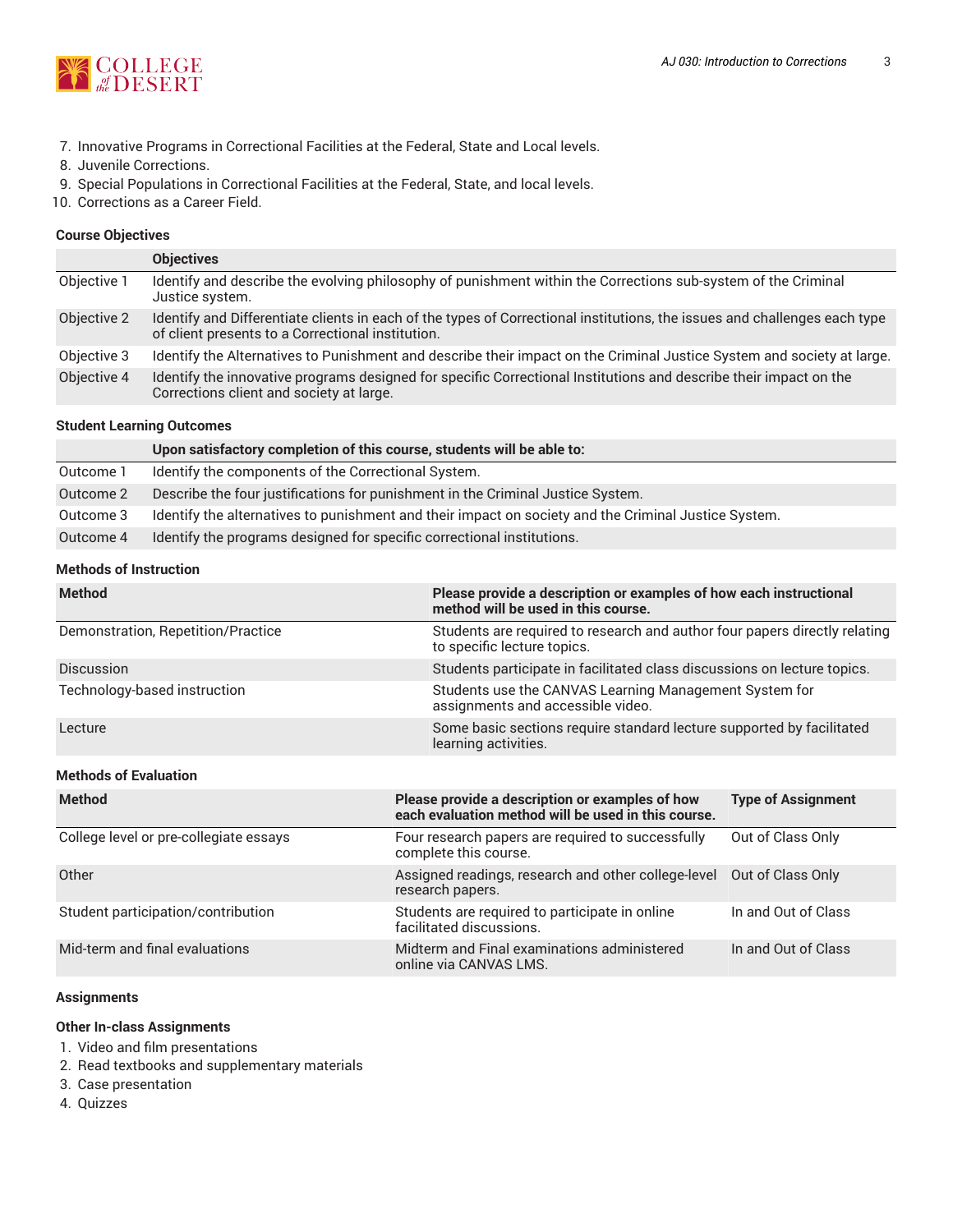

#### **Other Out-of-class Assignments**

- 1. Textbook reading
- 2. View and take notes on assigned film
- 3. Prepare a written report on correctional facility visited

#### **Grade Methods**

Letter Grade Only

### **Distance Education Checklist**

**Include the percentage of online and on-campus instruction you anticipate.**

**Online %** 50 **On-campus %** 50

## **Instructional Materials and Resources**

## **Effective Student/Faculty Contact**

Which of the following methods of regular, timely, and effective student/faculty contact will be used in this course?

#### **Within Course Management System:**

Timely feedback and return of student work as specified in the syllabus Discussion forums with substantive instructor participation Chat room/instant messaging Regular virtual office hours Private messages Online quizzes and examinations Video or audio feedback Weekly announcements

#### **External to Course Management System:**

Direct e-mail Posted audio/video (including YouTube, 3cmediasolutions, etc.) Telephone contact/voicemail

#### **For hybrid courses:**

Scheduled Face-to-Face group or individual meetings Field trips

#### **Other Information**

#### **MIS Course Data**

**CIP Code** 43.0107 - Criminal Justice/Police Science.

**TOP Code** 210500 - Administration of Justice

**SAM Code** C - Clearly Occupational

**Basic Skills Status** Not Basic Skills

**Prior College Level** Not applicable